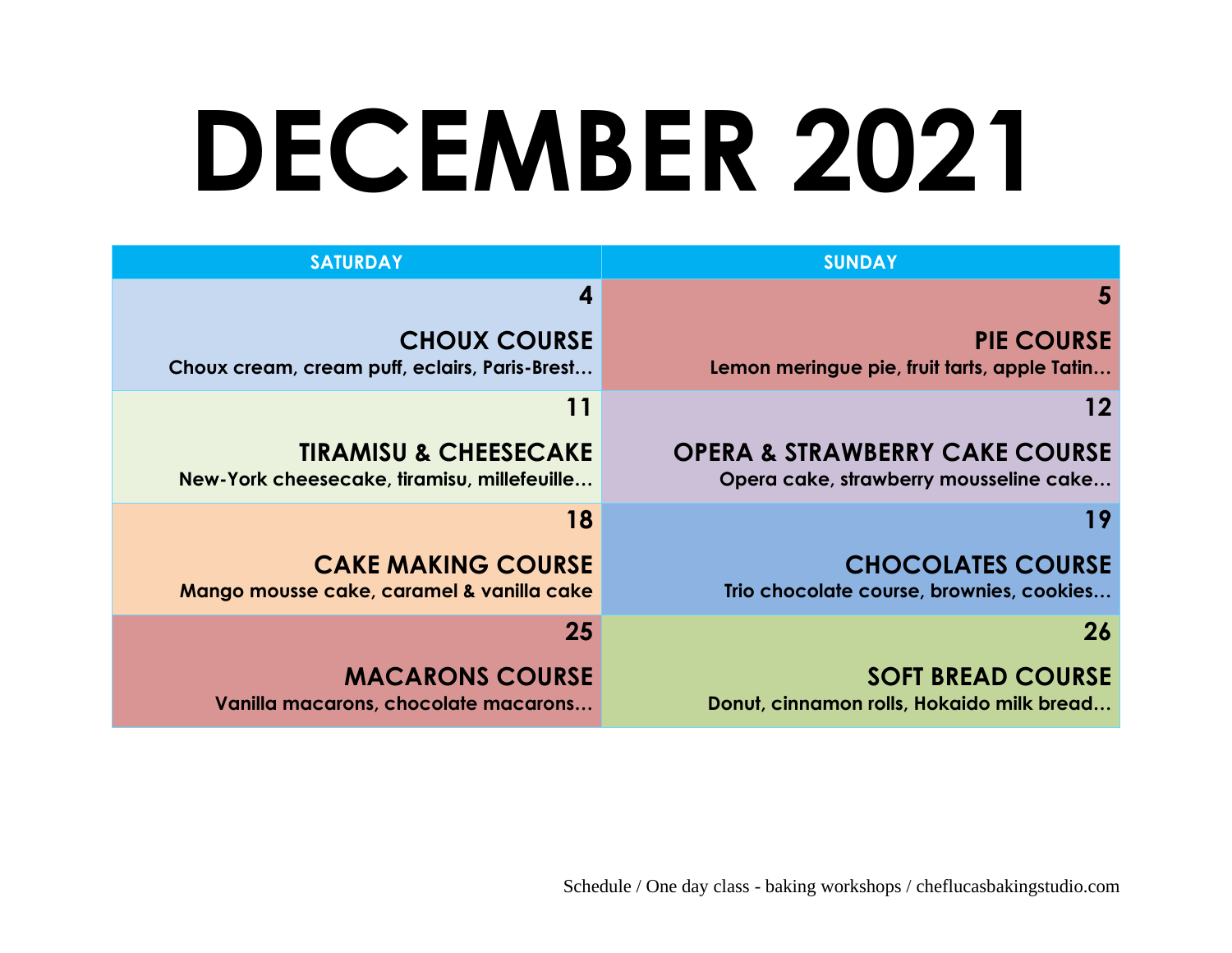# **JANUARY 2022**

| <b>SUNDAY</b>                                                                       | <b>SATURDAY</b>                                                                 |
|-------------------------------------------------------------------------------------|---------------------------------------------------------------------------------|
| $\bf{2}$                                                                            |                                                                                 |
| <b>BREAD MAKING &amp; PIZZA COURSE</b><br>Pizza, bagel, baguette, muffins           | <b>CROISSANT COURSE</b><br>Croissant, chocolate croissant, Danish               |
|                                                                                     | 8                                                                               |
| <b>PIE COURSE</b><br>Lemon meringue pie, fruit tarts, apple Tatin                   | <b>CHOUX COURSE</b><br>Choux cream, cream puff, eclairs, Paris-Brest            |
| 16                                                                                  | 15                                                                              |
| <b>OPERA &amp; STRAWBERRY CAKE COURSE</b><br>Opera cake, strawberry mousseline cake | <b>TIRAMISU &amp; CHEESECAKE</b><br>New-York cheesecake, tiramisu, millefeuille |
| 23                                                                                  | 22                                                                              |
| <b>CHOCOLATES COURSE</b><br>Trio chocolate course, brownies, cookies                | <b>CAKE MAKING COURSE</b><br>Mango mousse cake, caramel & vanilla cake          |
| 30                                                                                  | 29                                                                              |
| <b>SOFT BREAD COURSE</b><br>Donut, cinnamon rolls, Hokaido milk bread               | <b>MACARONS COURSE</b><br>Vanilla macarons, chocolate macarons                  |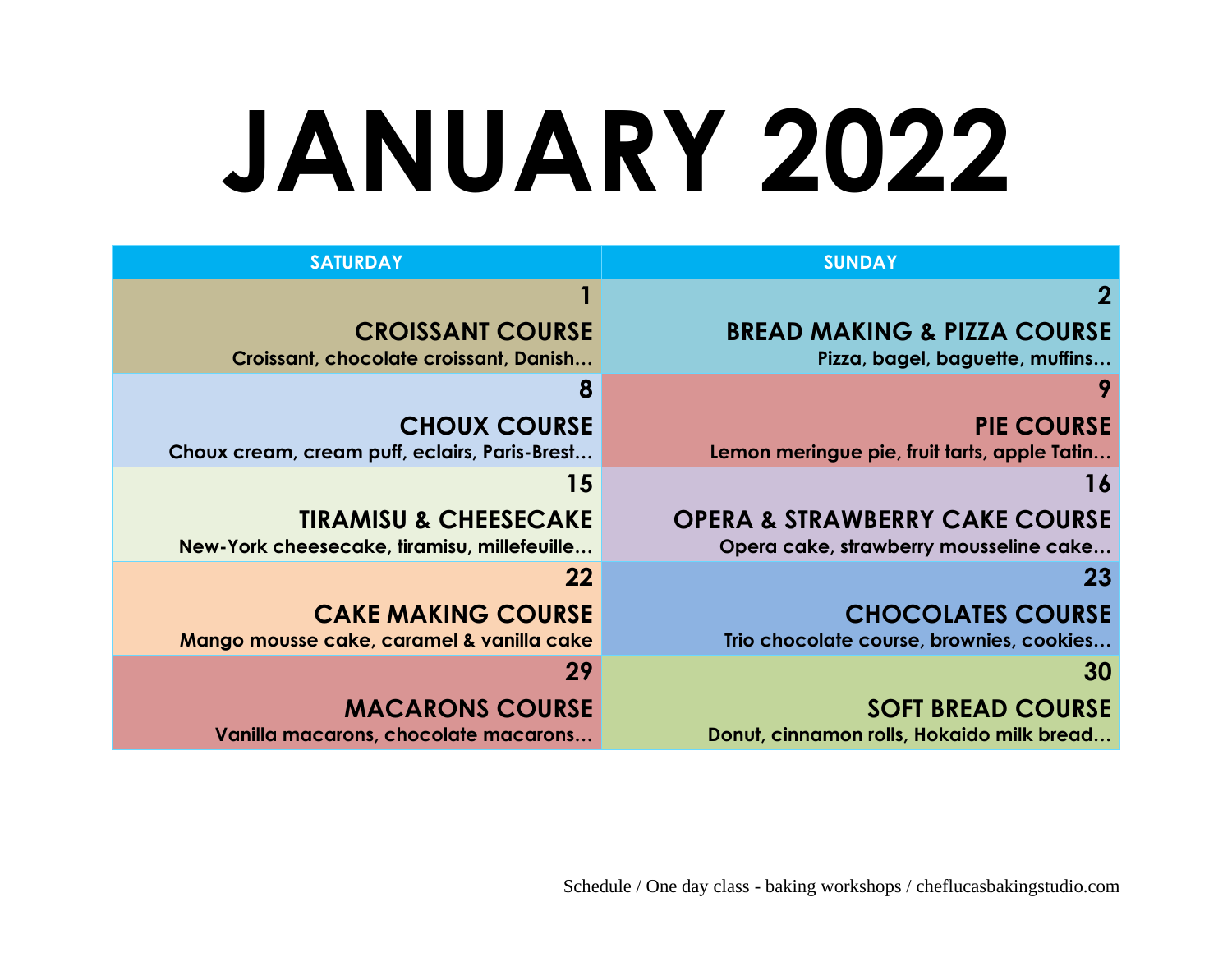## **FEBRUARY2022**

| <b>SUNDAY</b>                                                                       | <b>SATURDAY</b>                                                                 |
|-------------------------------------------------------------------------------------|---------------------------------------------------------------------------------|
| 6                                                                                   | 5                                                                               |
| <b>BREAD MAKING &amp; PIZZA COURSE</b><br>Pizza, bagel, baguette, muffins           | <b>CROISSANT COURSE</b><br>Croissant, chocolate croissant, Danish               |
| 13                                                                                  | 12                                                                              |
| <b>PIE COURSE</b><br>Lemon meringue pie, fruit tarts, apple Tatin                   | <b>CHOUX COURSE</b><br>Choux cream, cream puff, eclairs, Paris-Brest            |
| <b>20</b>                                                                           | 19                                                                              |
| <b>OPERA &amp; STRAWBERRY CAKE COURSE</b><br>Opera cake, strawberry mousseline cake | <b>TIRAMISU &amp; CHEESECAKE</b><br>New-York cheesecake, tiramisu, millefeuille |
| 27                                                                                  | 26                                                                              |
| <b>CHOCOLATES COURSE</b><br>Trio chocolate course, brownies, cookies                | <b>CAKE MAKING COURSE</b><br>Mango mousse cake, caramel & vanilla cake          |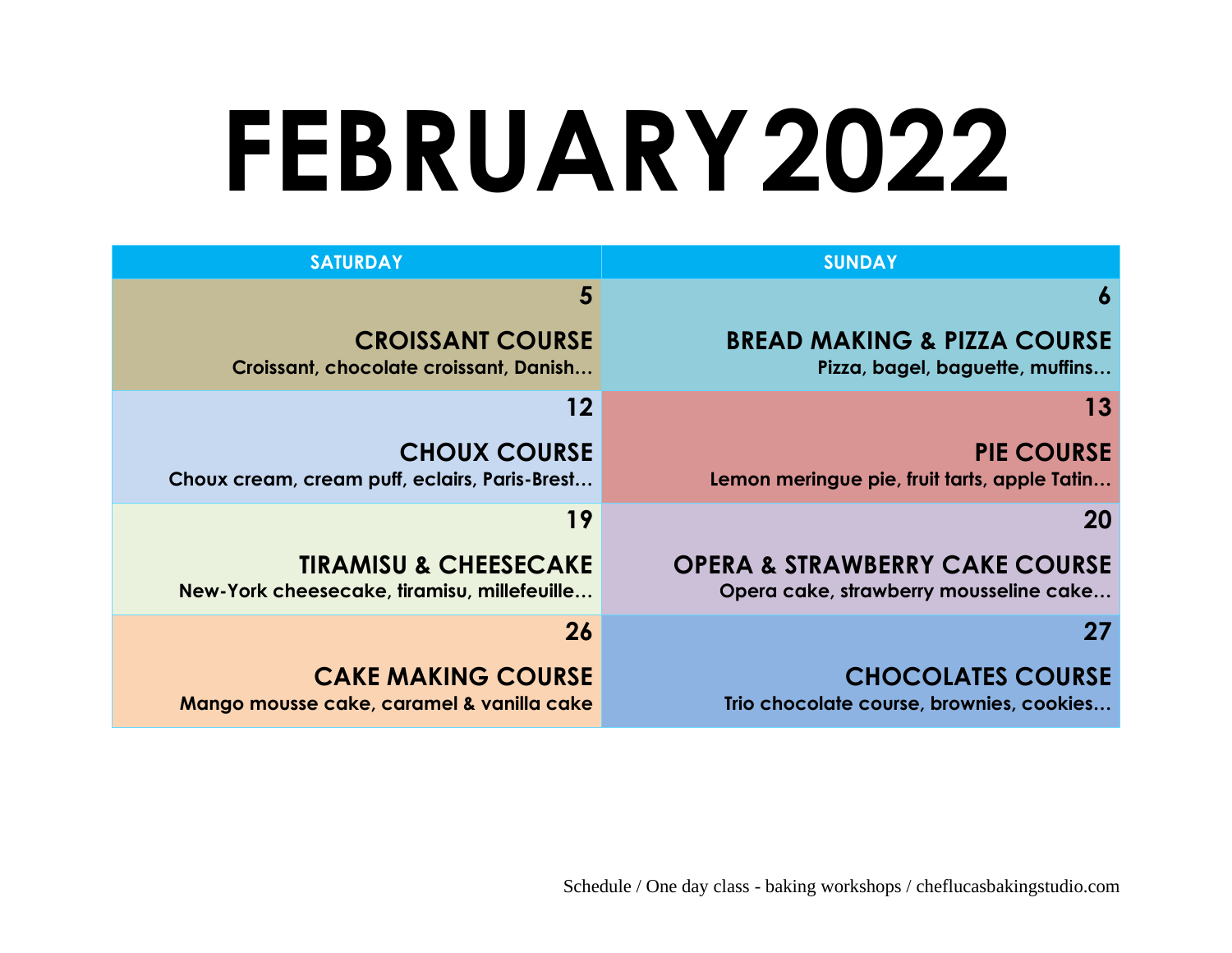# **March 2022**

| <b>SUNDAY</b>                                                                       | <b>SATURDAY</b>                                                                 |
|-------------------------------------------------------------------------------------|---------------------------------------------------------------------------------|
| 6                                                                                   | 5                                                                               |
| <b>SOFT BREAD COURSE</b><br>Donut, cinnamon rolls, Hokaido milk bread               | <b>MACARONS COURSE</b><br>Vanilla macarons, chocolate macarons                  |
| 13                                                                                  | 12                                                                              |
| <b>BREAD MAKING &amp; PIZZA COURSE</b><br>Pizza, bagel, baguette, muffins           | <b>CROISSANT COURSE</b><br>Croissant, chocolate croissant, Danish               |
| <b>20</b>                                                                           | 19                                                                              |
| <b>PIE COURSE</b><br>Lemon meringue pie, fruit tarts, apple Tatin                   | <b>CHOUX COURSE</b><br>Choux cream, cream puff, eclairs, Paris-Brest            |
| 27                                                                                  | 26                                                                              |
| <b>OPERA &amp; STRAWBERRY CAKE COURSE</b><br>Opera cake, strawberry mousseline cake | <b>TIRAMISU &amp; CHEESECAKE</b><br>New-York cheesecake, tiramisu, millefeuille |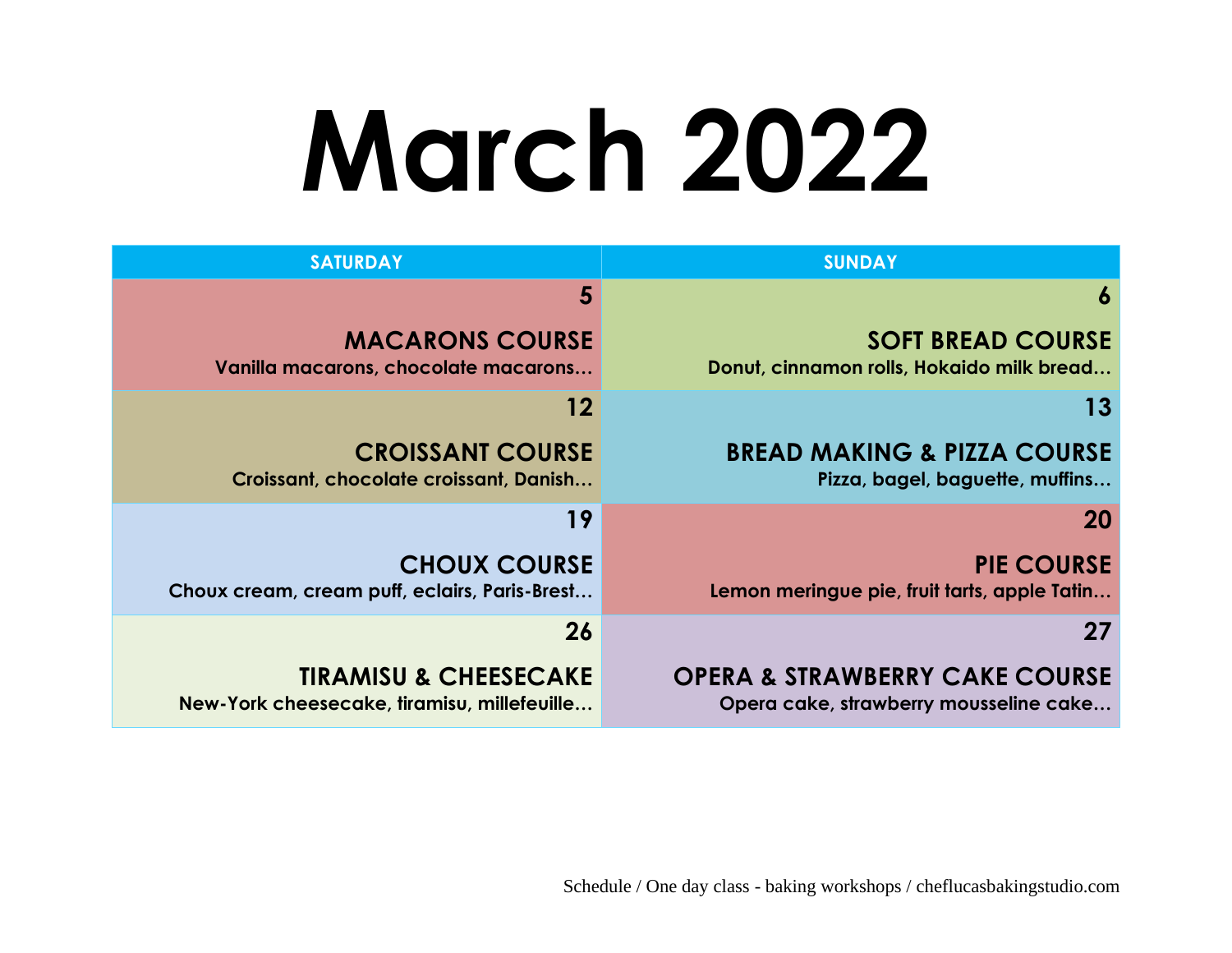## **APRIL 2022**

| <b>SUNDAY</b>                                                         | <b>SATURDAY</b>                                                        |
|-----------------------------------------------------------------------|------------------------------------------------------------------------|
| 3                                                                     | $\overline{2}$                                                         |
| <b>CHOCOLATES COURSE</b><br>Trio chocolate course, brownies, cookies  | <b>CAKE MAKING COURSE</b><br>Mango mousse cake, caramel & vanilla cake |
| 10                                                                    | 9                                                                      |
| <b>SONGKRAN (CLOSED)</b>                                              | <b>SONGKRAN (CLOSED)</b>                                               |
| 17                                                                    | 16                                                                     |
| <b>SONGKRAN (CLOSED)</b>                                              | <b>SONGKRAN (CLOSED)</b>                                               |
| 24                                                                    | 23                                                                     |
| <b>SOFT BREAD COURSE</b><br>Donut, cinnamon rolls, Hokaido milk bread | <b>MACARONS COURSE</b><br>Vanilla macarons, chocolate macarons         |
|                                                                       | 30                                                                     |
|                                                                       | <b>CROISSANT COURSE</b><br>Croissant, chocolate croissant, Danish      |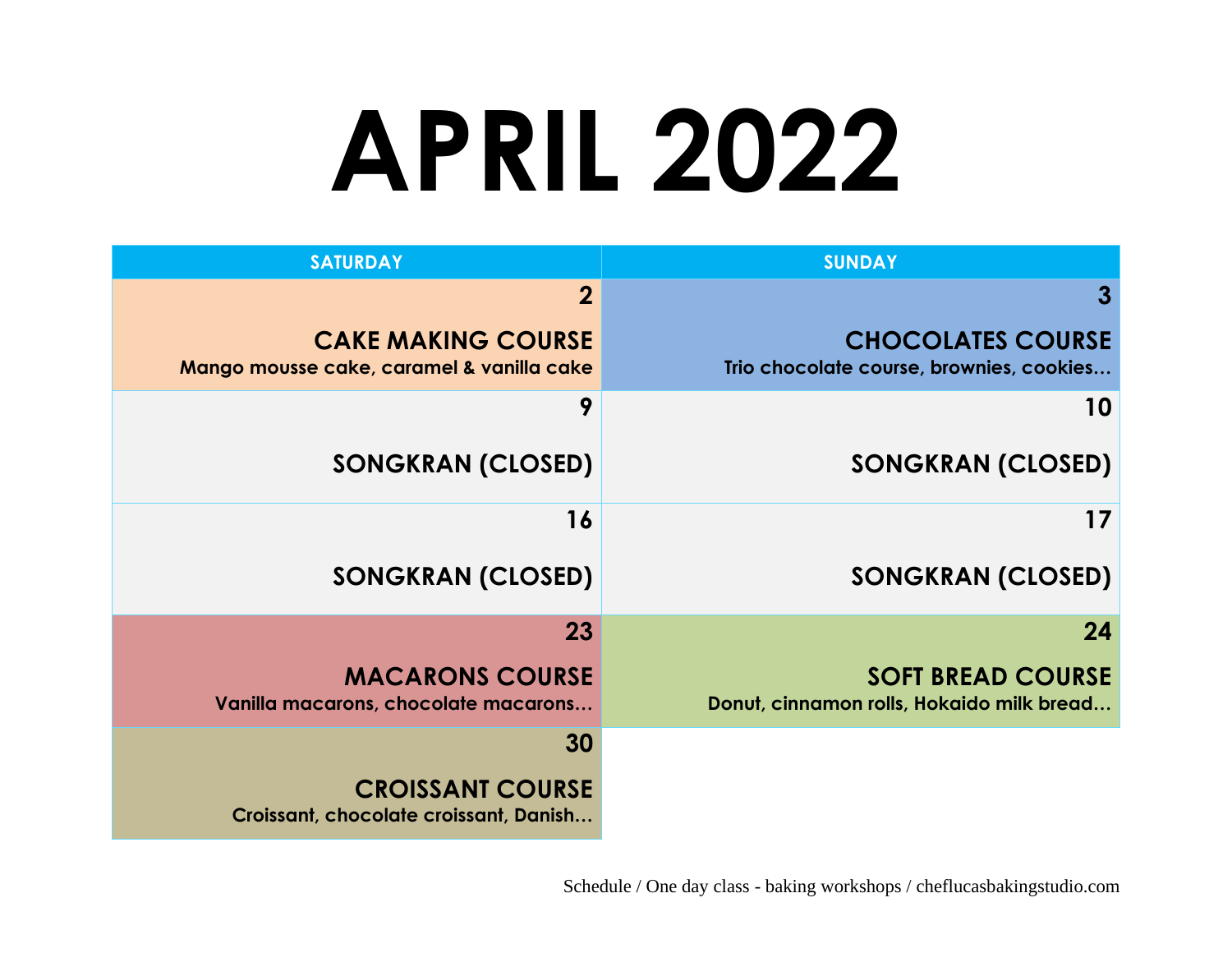# **May 2022**

| <b>SUNDAY</b>                                                                       | <b>SATURDAY</b>                                                                 |
|-------------------------------------------------------------------------------------|---------------------------------------------------------------------------------|
|                                                                                     |                                                                                 |
| <b>BREAD MAKING &amp; PIZZA COURSE</b><br>Pizza, bagel, baguette, muffins           |                                                                                 |
| 8                                                                                   |                                                                                 |
| <b>PIE COURSE</b><br>Lemon meringue pie, fruit tarts, apple Tatin                   | <b>CHOUX COURSE</b><br>Choux cream, cream puff, eclairs, Paris-Brest            |
| 15                                                                                  | 14                                                                              |
| <b>OPERA &amp; STRAWBERRY CAKE COURSE</b><br>Opera cake, strawberry mousseline cake | <b>TIRAMISU &amp; CHEESECAKE</b><br>New-York cheesecake, tiramisu, millefeuille |
| $22 \,$                                                                             | 21                                                                              |
| <b>CHOCOLATES COURSE</b><br>Trio chocolate course, brownies, cookies                | <b>CAKE MAKING COURSE</b><br>Mango mousse cake, caramel & vanilla cake          |
| 29                                                                                  | 28                                                                              |
| <b>SOFT BREAD COURSE</b><br>Donut, cinnamon rolls, Hokaido milk bread               | <b>MACARONS COURSE</b><br>Vanilla macarons, chocolate macarons                  |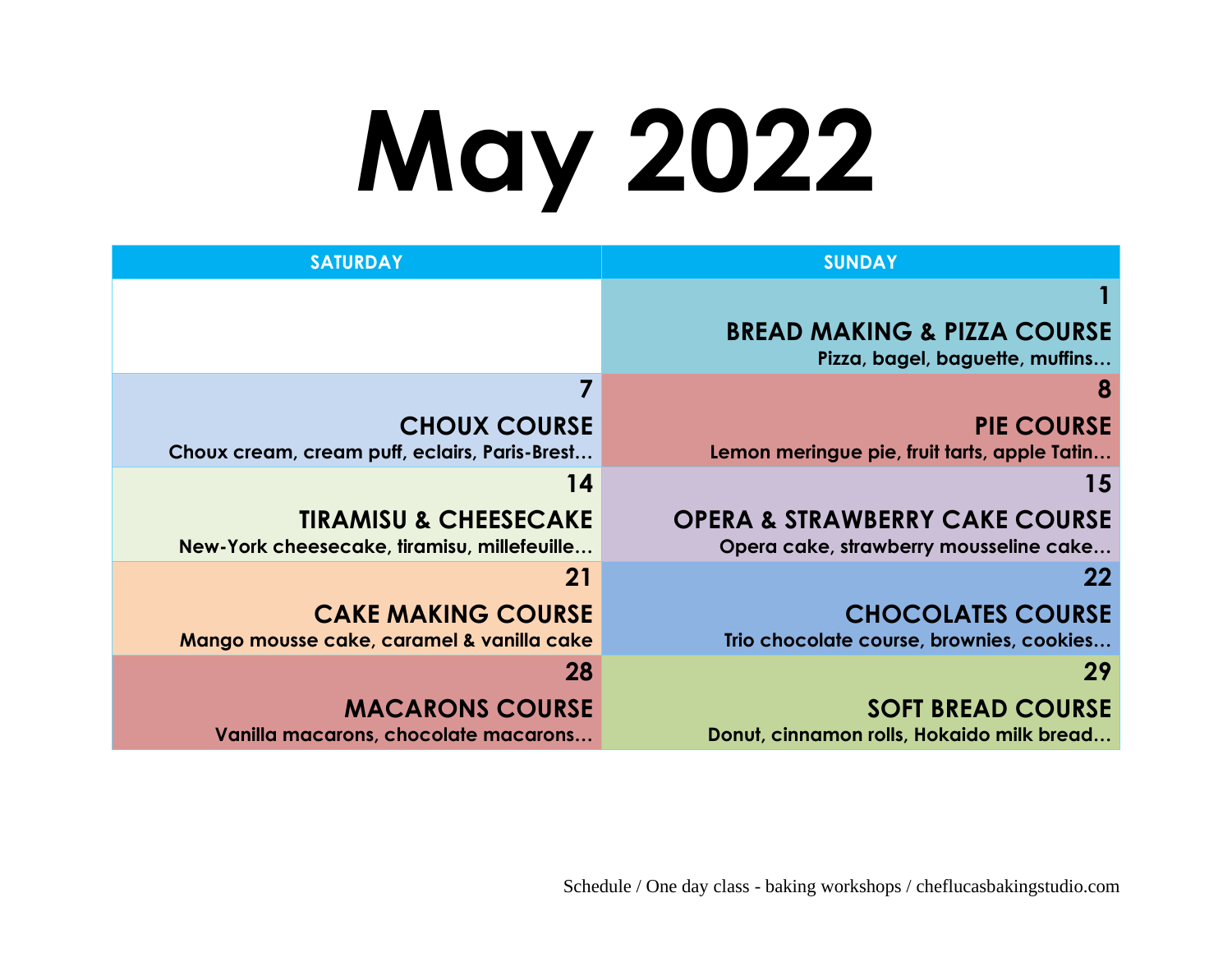### **JUNE 2022**

| <b>SUNDAY</b>                                                                       | <b>SATURDAY</b>                                                                 |
|-------------------------------------------------------------------------------------|---------------------------------------------------------------------------------|
| 5                                                                                   |                                                                                 |
| <b>BREAD MAKING &amp; PIZZA COURSE</b><br>Pizza, bagel, baguette, muffins           | <b>CROISSANT COURSE</b><br>Croissant, chocolate croissant, Danish               |
| 12                                                                                  | 11                                                                              |
| <b>PIE COURSE</b><br>Lemon meringue pie, fruit tarts, apple Tatin                   | <b>CHOUX COURSE</b><br>Choux cream, cream puff, eclairs, Paris-Brest            |
| 19                                                                                  | 18                                                                              |
| <b>OPERA &amp; STRAWBERRY CAKE COURSE</b><br>Opera cake, strawberry mousseline cake | <b>TIRAMISU &amp; CHEESECAKE</b><br>New-York cheesecake, firamisu, millefeuille |
| 26                                                                                  | 25                                                                              |
| <b>CHOCOLATES COURSE</b><br>Trio chocolate course, brownies, cookies                | <b>CAKE MAKING COURSE</b><br>Mango mousse cake, caramel & vanilla cake          |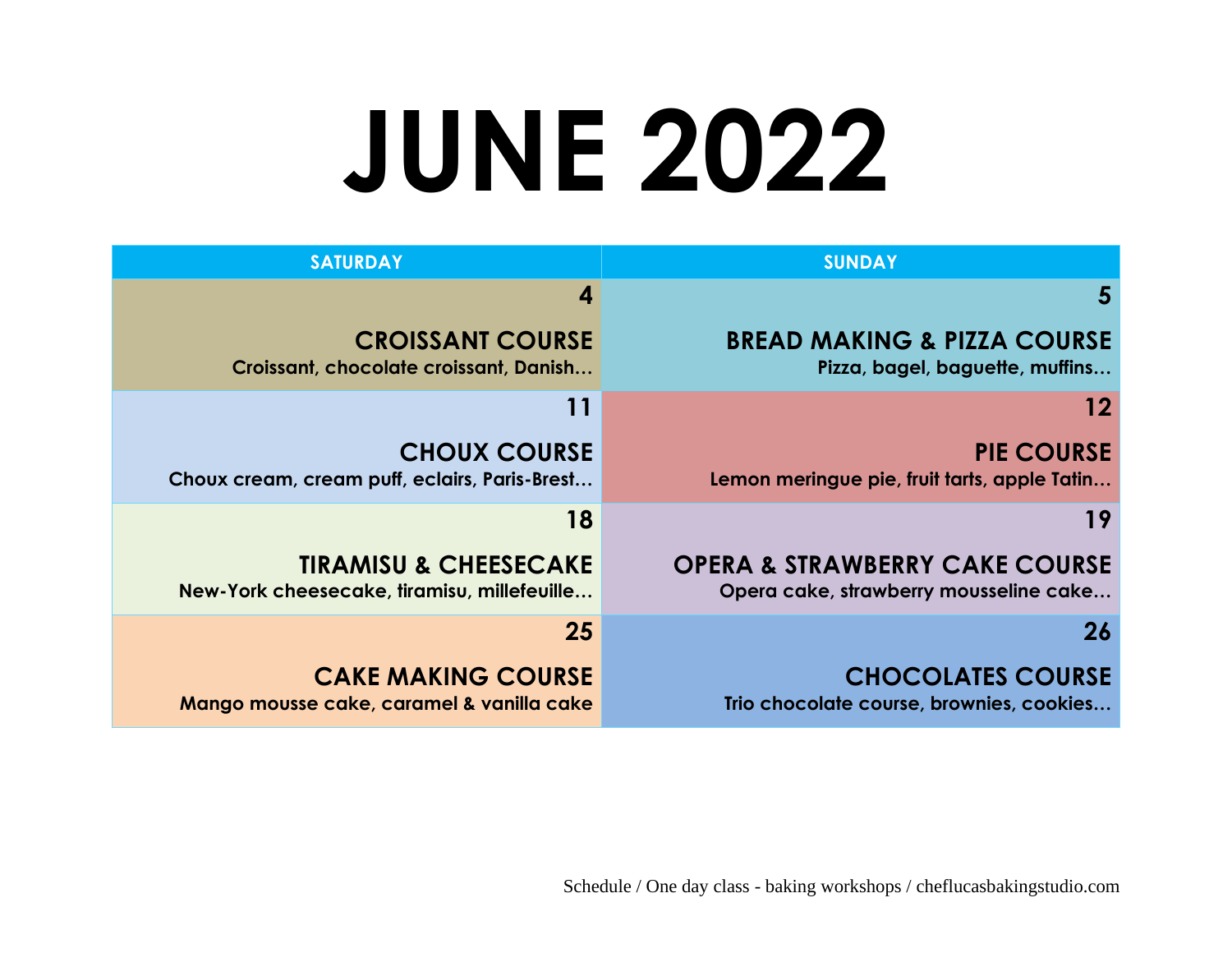## **JULY 2022**

| <b>SUNDAY</b>                                                                       | <b>SATURDAY</b>                                                                 |
|-------------------------------------------------------------------------------------|---------------------------------------------------------------------------------|
|                                                                                     | $\overline{2}$                                                                  |
| <b>SOFT BREAD COURSE</b><br>Donut, cinnamon rolls, Hokaido milk bread               | <b>MACARONS COURSE</b><br>Vanilla macarons, chocolate macarons                  |
| 10                                                                                  | 9                                                                               |
| <b>BREAD MAKING &amp; PIZZA COURSE</b><br>Pizza, bagel, baguette, muffins           | <b>CROISSANT COURSE</b><br>Croissant, chocolate croissant, Danish               |
| 17                                                                                  | 16                                                                              |
| <b>PIE COURSE</b><br>Lemon meringue pie, fruit tarts, apple Tatin                   | <b>CHOUX COURSE</b><br>Choux cream, cream puff, eclairs, Paris-Brest            |
| 24                                                                                  | 23                                                                              |
| <b>OPERA &amp; STRAWBERRY CAKE COURSE</b><br>Opera cake, strawberry mousseline cake | <b>TIRAMISU &amp; CHEESECAKE</b><br>New-York cheesecake, tiramisu, millefeuille |
| 31                                                                                  | 30                                                                              |
| <b>CHOCOLATES COURSE</b><br>Trio chocolate course, brownies, cookies                | <b>CAKE MAKING COURSE</b><br>Mango mousse cake, caramel & vanilla cake          |

Schedule / One day class - baking workshops / cheflucasbakingstudio.com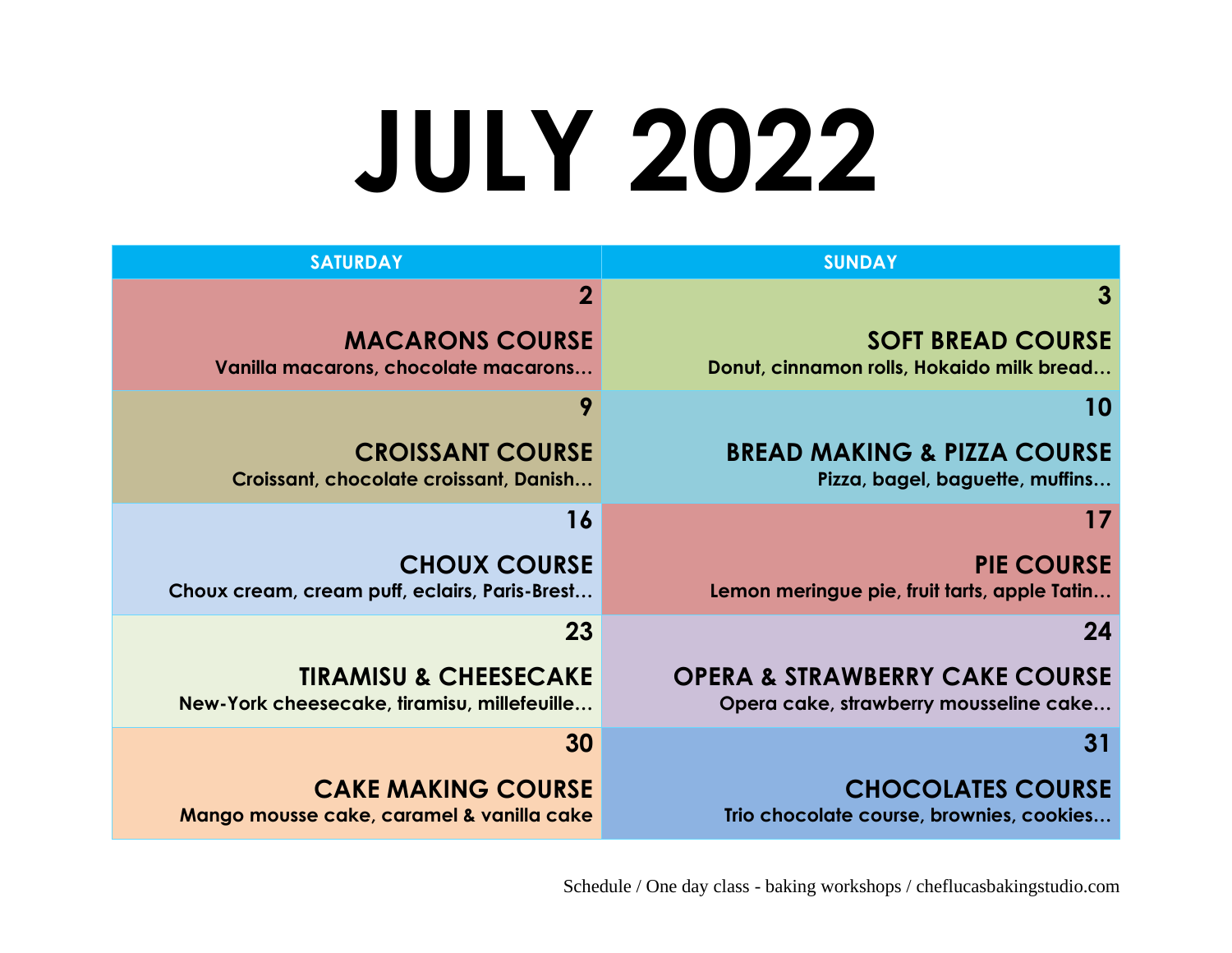# **AUGUST 2022**

| <b>SUNDAY</b>                                                                       | <b>SATURDAY</b>                                                                 |
|-------------------------------------------------------------------------------------|---------------------------------------------------------------------------------|
|                                                                                     | O                                                                               |
| <b>SOFT BREAD COURSE</b><br>Donut, cinnamon rolls, Hokaido milk bread               | <b>MACARONS COURSE</b><br>Vanilla macarons, chocolate macarons                  |
| 14                                                                                  | 13                                                                              |
| <b>BREAD MAKING &amp; PIZZA COURSE</b><br>Pizza, bagel, baguette, muffins           | <b>CROISSANT COURSE</b><br>Croissant, chocolate croissant, Danish               |
| <b>21</b>                                                                           | 20                                                                              |
| <b>PIE COURSE</b><br>Lemon meringue pie, fruit tarts, apple Tatin                   | <b>CHOUX COURSE</b><br>Choux cream, cream puff, eclairs, Paris-Brest            |
| 28                                                                                  | 27                                                                              |
| <b>OPERA &amp; STRAWBERRY CAKE COURSE</b><br>Opera cake, strawberry mousseline cake | <b>TIRAMISU &amp; CHEESECAKE</b><br>New-York cheesecake, tiramisu, millefeuille |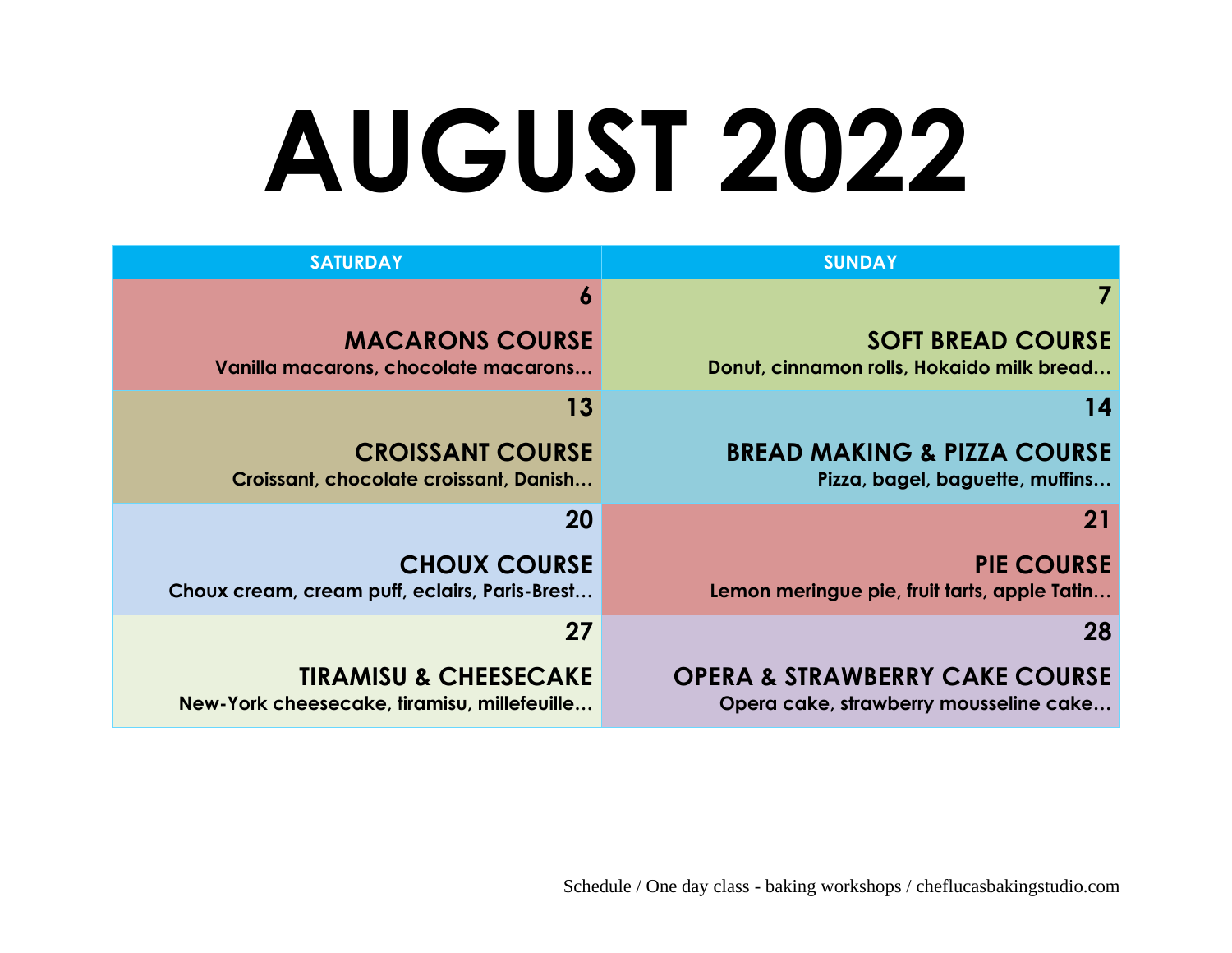## **SEPTEMBER 2022**

| <b>SUNDAY</b>                                                             | <b>SATURDAY</b>                                                        |
|---------------------------------------------------------------------------|------------------------------------------------------------------------|
|                                                                           | $\mathbf{3}$                                                           |
| <b>CHOCOLATES COURSE</b><br>Trio chocolate course, brownies, cookies      | <b>CAKE MAKING COURSE</b><br>Mango mousse cake, caramel & vanilla cake |
| 11                                                                        | 10                                                                     |
| <b>SOFT BREAD COURSE</b><br>Donut, cinnamon rolls, Hokaido milk bread     | <b>MACARONS COURSE</b><br>Vanilla macarons, chocolate macarons         |
| 18                                                                        | 17                                                                     |
| <b>BREAD MAKING &amp; PIZZA COURSE</b><br>Pizza, bagel, baguette, muffins | <b>CROISSANT COURSE</b><br>Croissant, chocolate croissant, Danish      |
| 25                                                                        | 24                                                                     |
| <b>PIE COURSE</b><br>Lemon meringue pie, fruit tarts, apple Tatin         | <b>CHOUX COURSE</b><br>Choux cream, cream puff, eclairs, Paris-Brest   |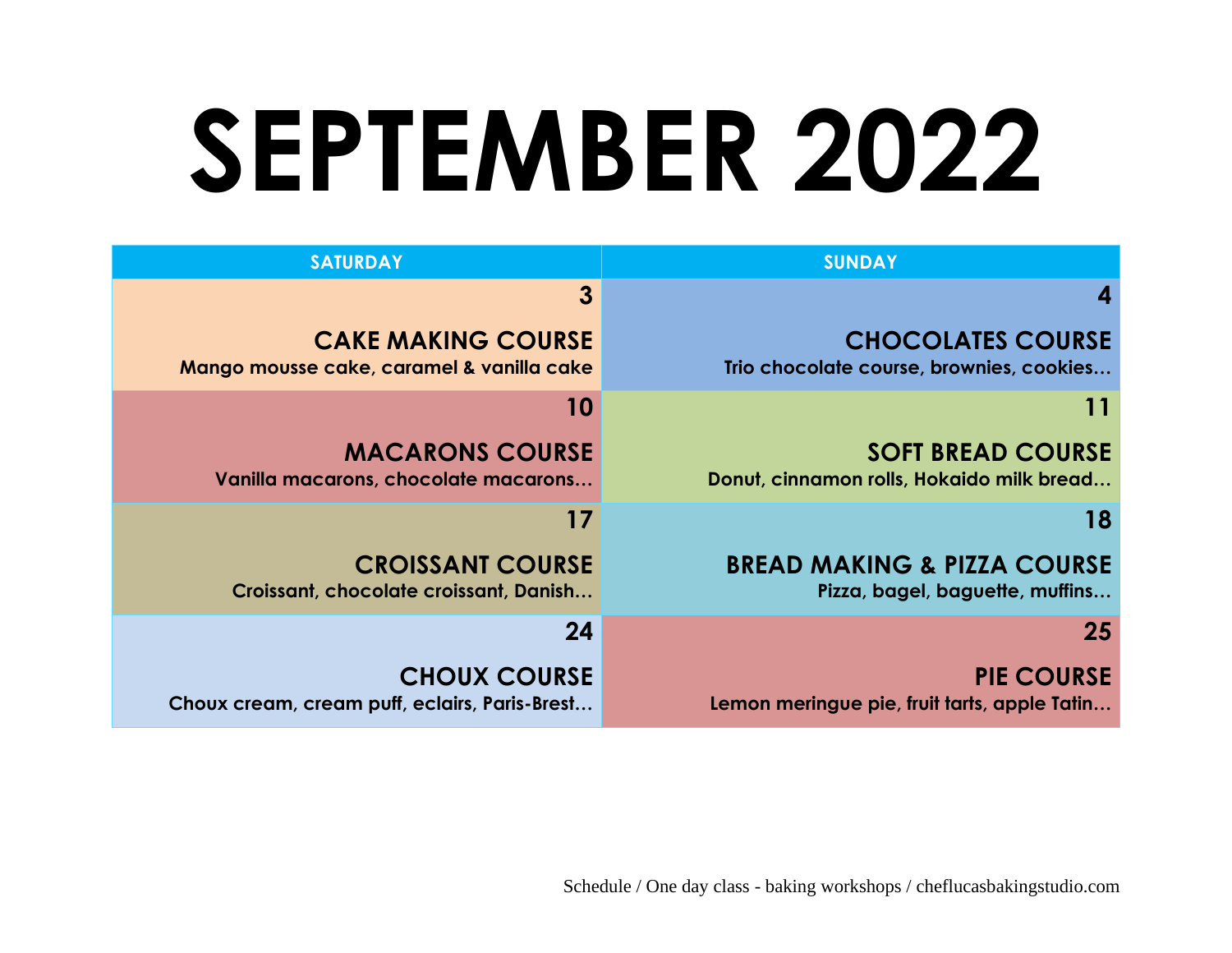## **OCTOBER 2022**

| <b>SUNDAY</b>                                                                       | <b>SATURDAY</b>                                                                 |
|-------------------------------------------------------------------------------------|---------------------------------------------------------------------------------|
| $\overline{2}$                                                                      |                                                                                 |
| <b>OPERA &amp; STRAWBERRY CAKE COURSE</b><br>Opera cake, strawberry mousseline cake | <b>TIRAMISU &amp; CHEESECAKE</b><br>New-York cheesecake, tiramisu, millefeuille |
|                                                                                     | 8                                                                               |
| <b>CHOCOLATES COURSE</b><br>Trio chocolate course, brownies, cookies                | <b>CAKE MAKING COURSE</b><br>Mango mousse cake, caramel & vanilla cake          |
| 16                                                                                  | 15                                                                              |
| <b>SOFT BREAD COURSE</b><br>Donut, cinnamon rolls, Hokaido milk bread               | <b>MACARONS COURSE</b><br>Vanilla macarons, chocolate macarons                  |
| 23                                                                                  | 22                                                                              |
| <b>BREAD MAKING &amp; PIZZA COURSE</b><br>Pizza, bagel, baguette, muffins           | <b>CROISSANT COURSE</b><br>Croissant, chocolate croissant, Danish               |
| 30                                                                                  | 29                                                                              |
| <b>PIE COURSE</b><br>Lemon meringue pie, fruit tarts, apple Tatin                   | <b>CHOUX COURSE</b><br>Choux cream, cream puff, eclairs, Paris-Brest            |